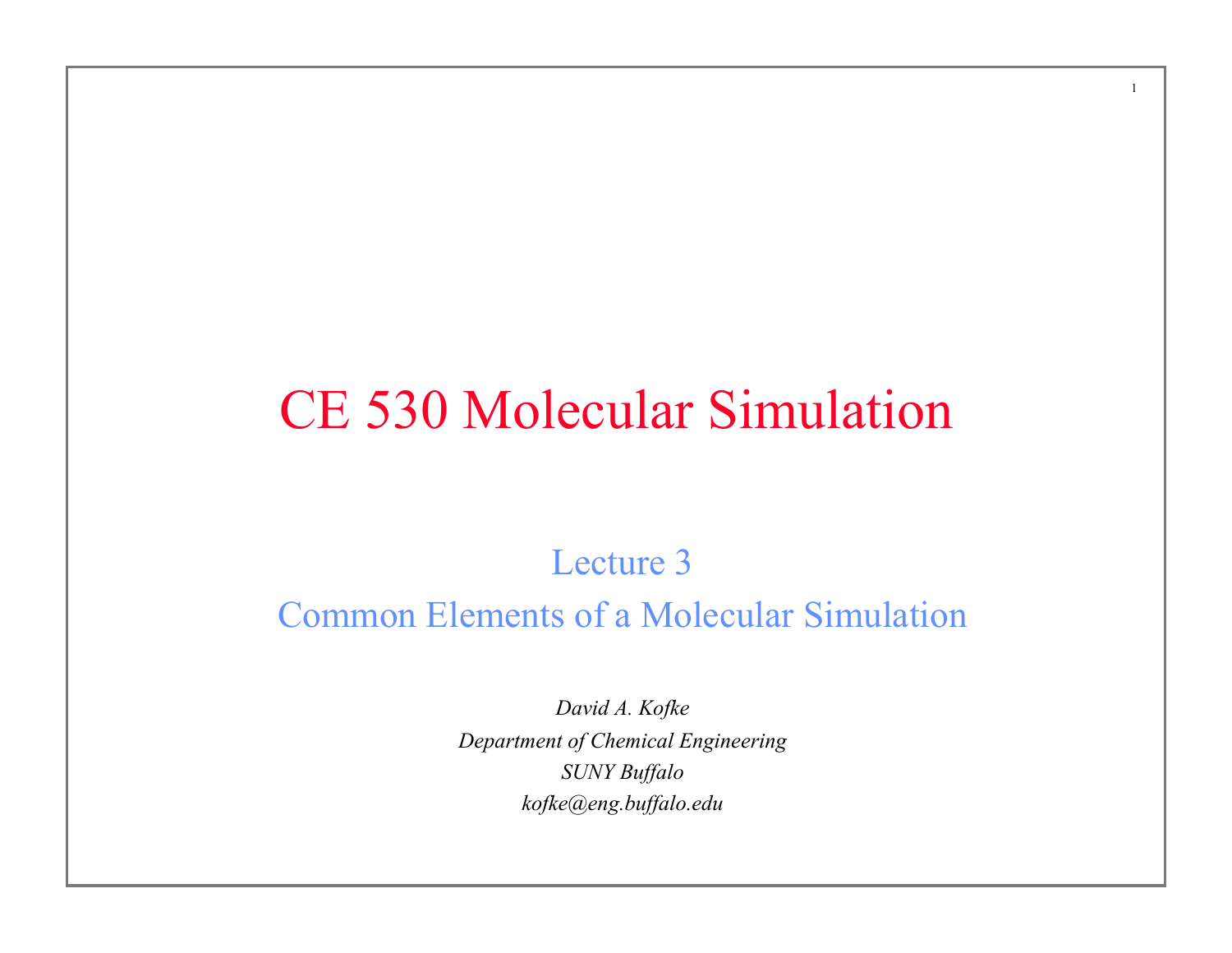## Boundary Conditions

¡ Impractical to contain system with a real boundary

- *Enhances finite-size effects*
- *Artificial influence of boundary on system properties*
- O Instead surround with replicas of simulated system
	- "*Periodic Boundary Conditions*" *(PBC)*



• *Click here to view an applet demonstrating PBC*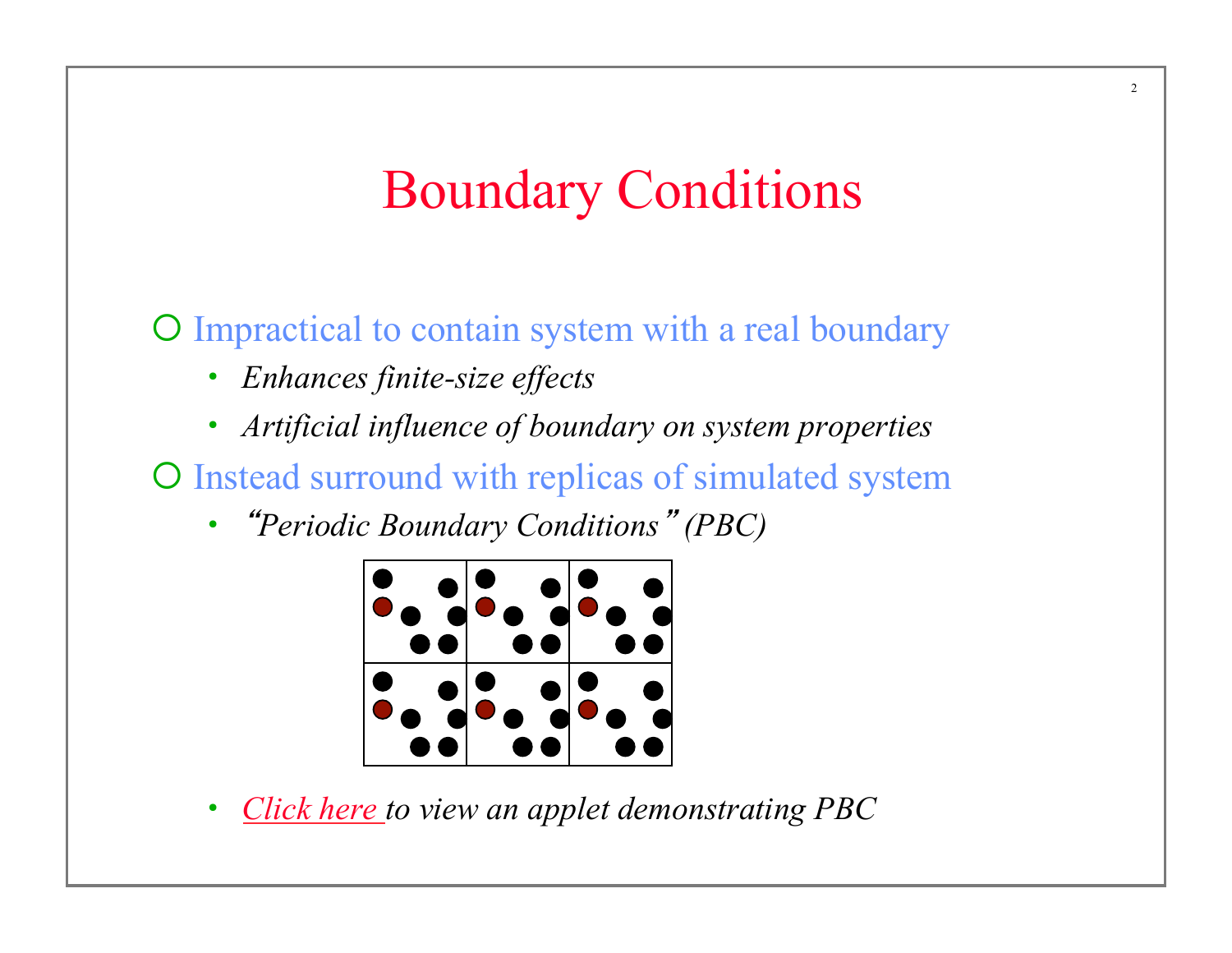# Issues with Periodic Boundary Conditions 1.

3

#### **O** Minimum image convention

• *Consider only nearest image of a given particle when looking for collision partners* 

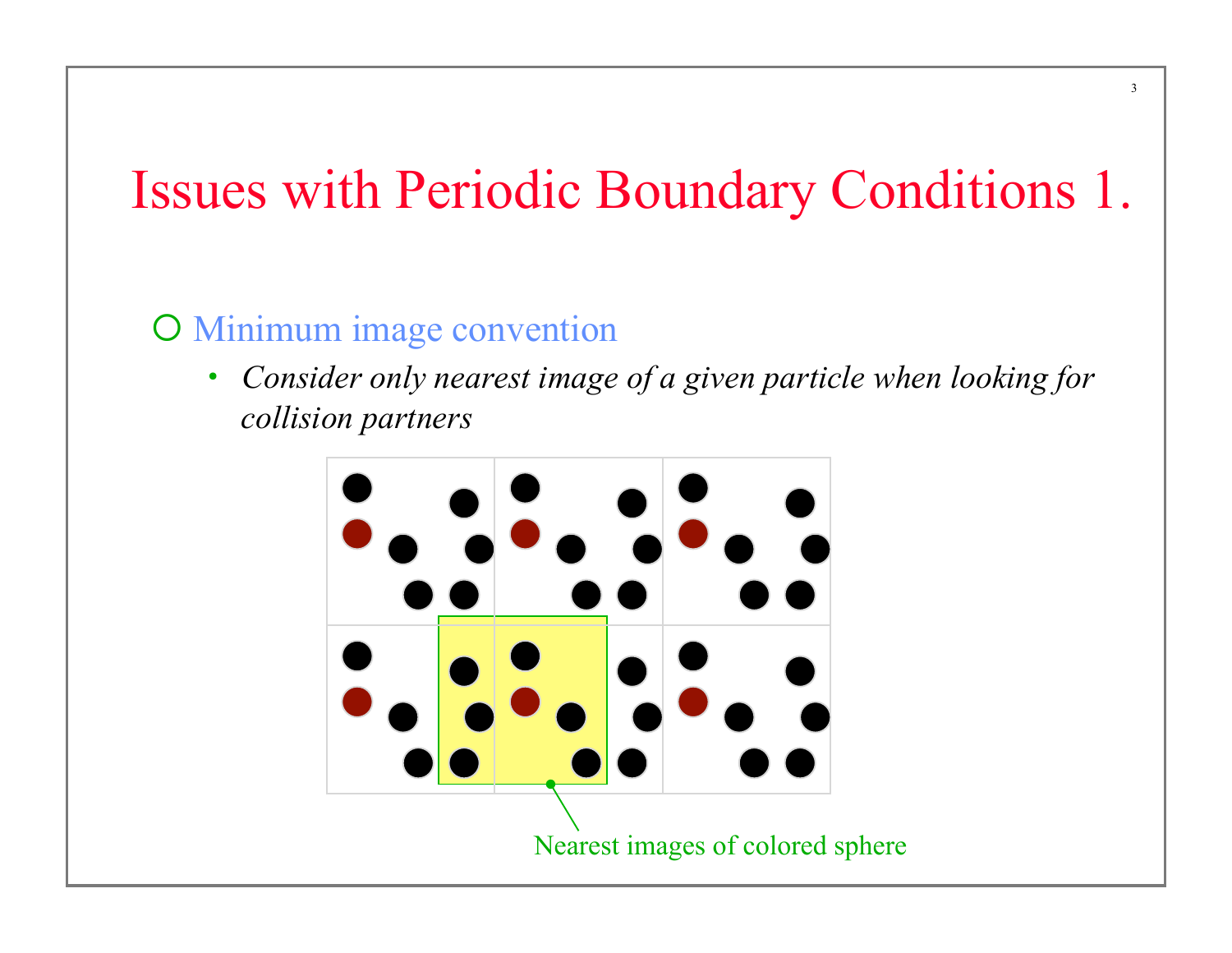## Issues with Periodic Boundary Conditions 2.

4

### O Caution not to miss collisions

• *click here for a bad simulation* 

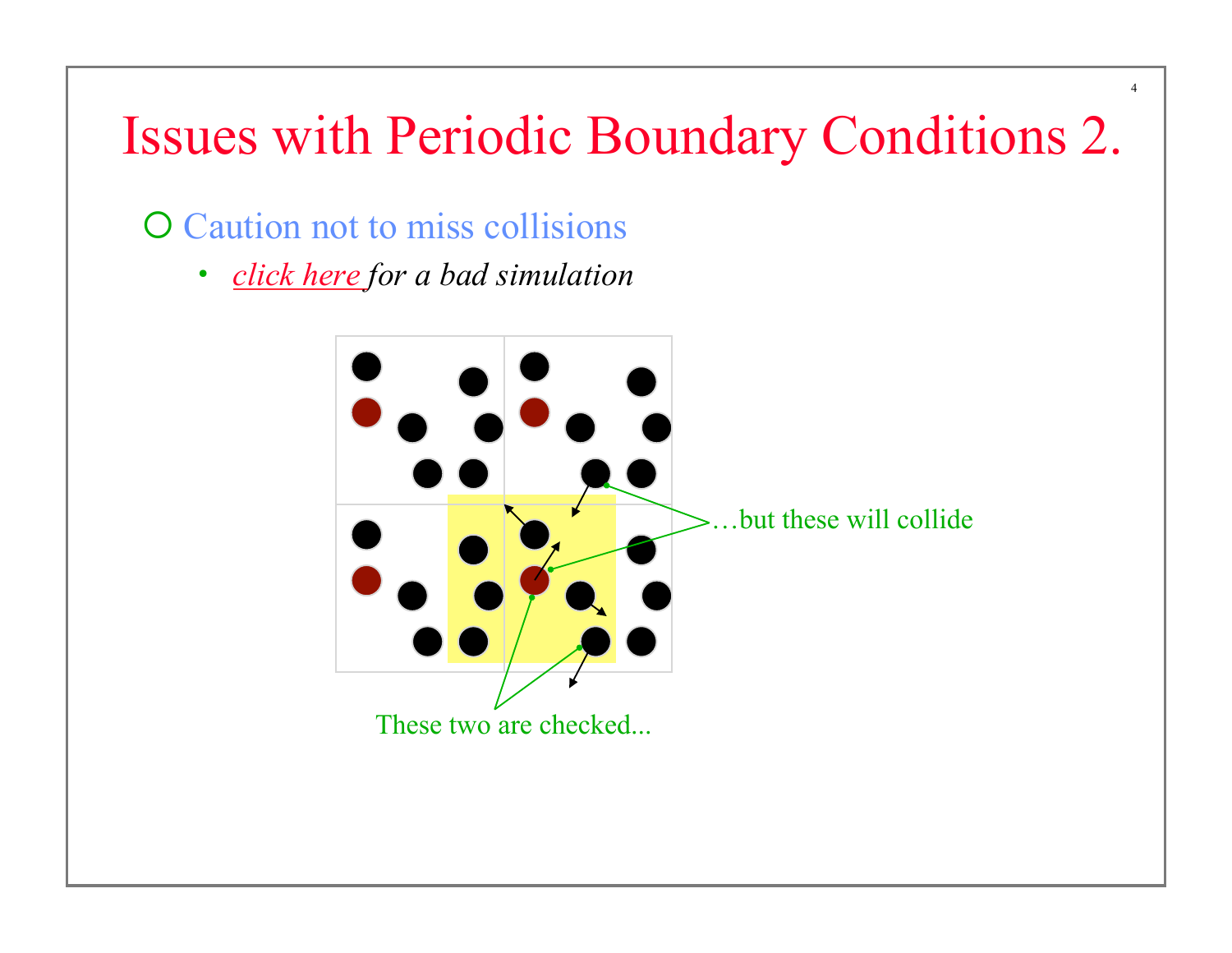# Issues with Periodic Boundary Conditions 3.

### **O** Correlations

- *new artificial correlations*
- *supressed long-range correlations*



- O Other issues arise when dealing with longer-range potentials
	- *accounting for long-range interactions*
	- *nearest image not always most energetic*
	- *splitting of molecules (charges)*
	- *discuss details later*

### O Other geometries possible

- *any space-filling unit cell*  hexagonal in 2D truncated octahedron in 3D rhombic dodecahedron in 3D
- *surface of a (hyper)sphere*
- *variable aspect ratio useful for solids*  relieves artificial stresses



5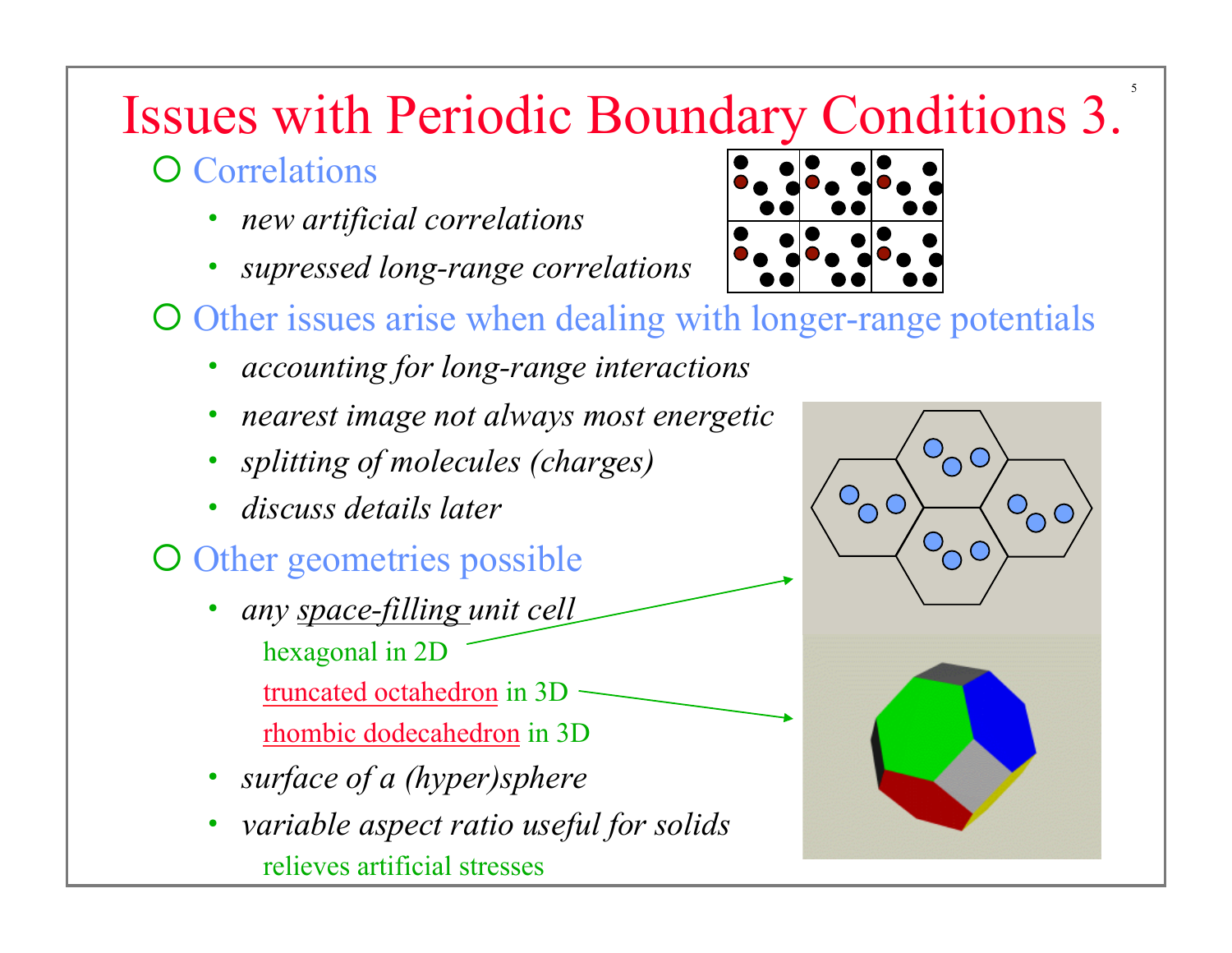# Implementing Cubic Periodic Boundaries 1.

6

O Details vary with representation of coordinates

• *Box size* 

unit box, coordinates scaled by edge length

 $dr.x = dimensions.x * (r1.x - r2.x);$  //difference in x coordinates full-size box, coordinates represent actual values  $-0.5$  +0.5  $+0.5$ 

 $-0.5$ 

 $(0,0)$ 

• *Box origin* 

center of box, coordinates range from *-L/2* to *+L/2* corner of box, coordinates range from 0 to *L*

### **O** Two approaches

- *decision based (*"*if*" *statements)*
- *function based (rounding (nint), truncation, modulo)*
- *relative speed of each approach may vary substantially from one computer platform to another*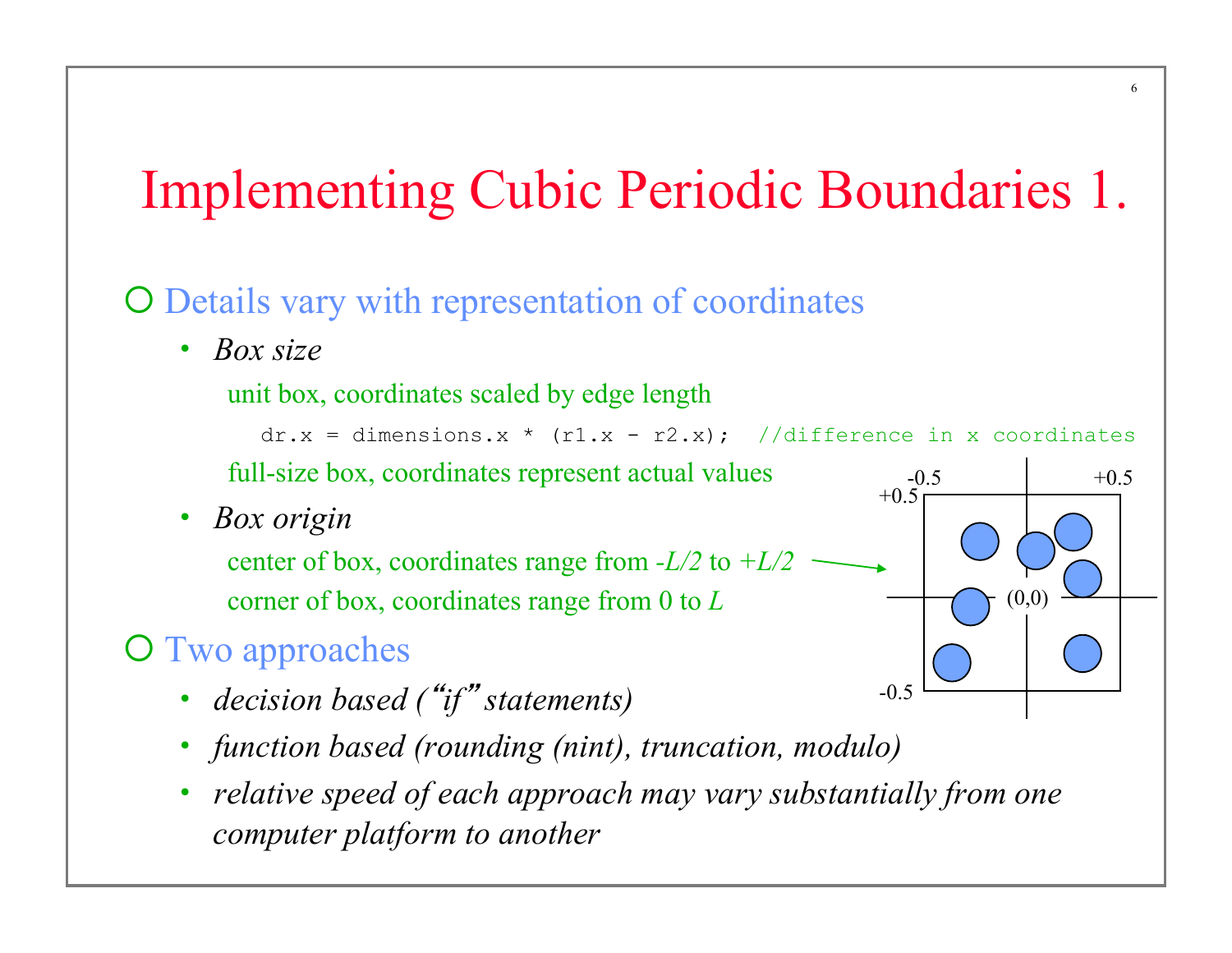# Implementing Cubic Periodic Boundaries 2. Central-image codes

¡ Involved in most time-consuming part of simulation

 $\overline{O}(0,1)$  coordinates, decision based

- *r.x -= (r.x > 0.0) ? Math.floor(r.x) : Math.ceil(r.x-1.0); //Java syntax*
- *examples:*  $-0.2 \rightarrow +0.8$ ;  $-1.4 \rightarrow +0.6$ ;  $+0.4 \rightarrow +0.4$ ;  $+0.6 \rightarrow +0.6$ ;  $+1.5 \rightarrow +0.5$

#### $\mathcal{O}(0,L)$  coordinates, decision based

•  $r.x$  -= dimensions.x \* (( $r.x > 0.0$ ) ? Math.floor( $r.x/dimensions.x$ ) :  *Math.ceil(r.x/dimensions.x-1.0));* 

#### $\mathcal{O}$  (-1/2, 1/2), decision based

- *if(r.x > 0.5) r.x -= 1.0; if(r.x < -0.5) r.x += 1.0; //only first shell*
- *examples:*  $-0.2 \rightarrow -0.2$ ;  $-1.4 \rightarrow -0.4$ ;  $+0.4 \rightarrow +0.4$ ;  $+0.6 \rightarrow -0.4$ ;  $+1.5 \rightarrow f+0.5$

#### $\mathcal{O}$  (-1/2, 1/2), function based

• *r.x -= Math.round(r.x);//nearest integer (r.x must be float, not double)* 

#### $O(0,L)$ , function based

• *r.x %= dimensions.x; if(r.x < 0.0) r.x += dimensions.x;//modulo operator* 

N.B. Most code segments are untested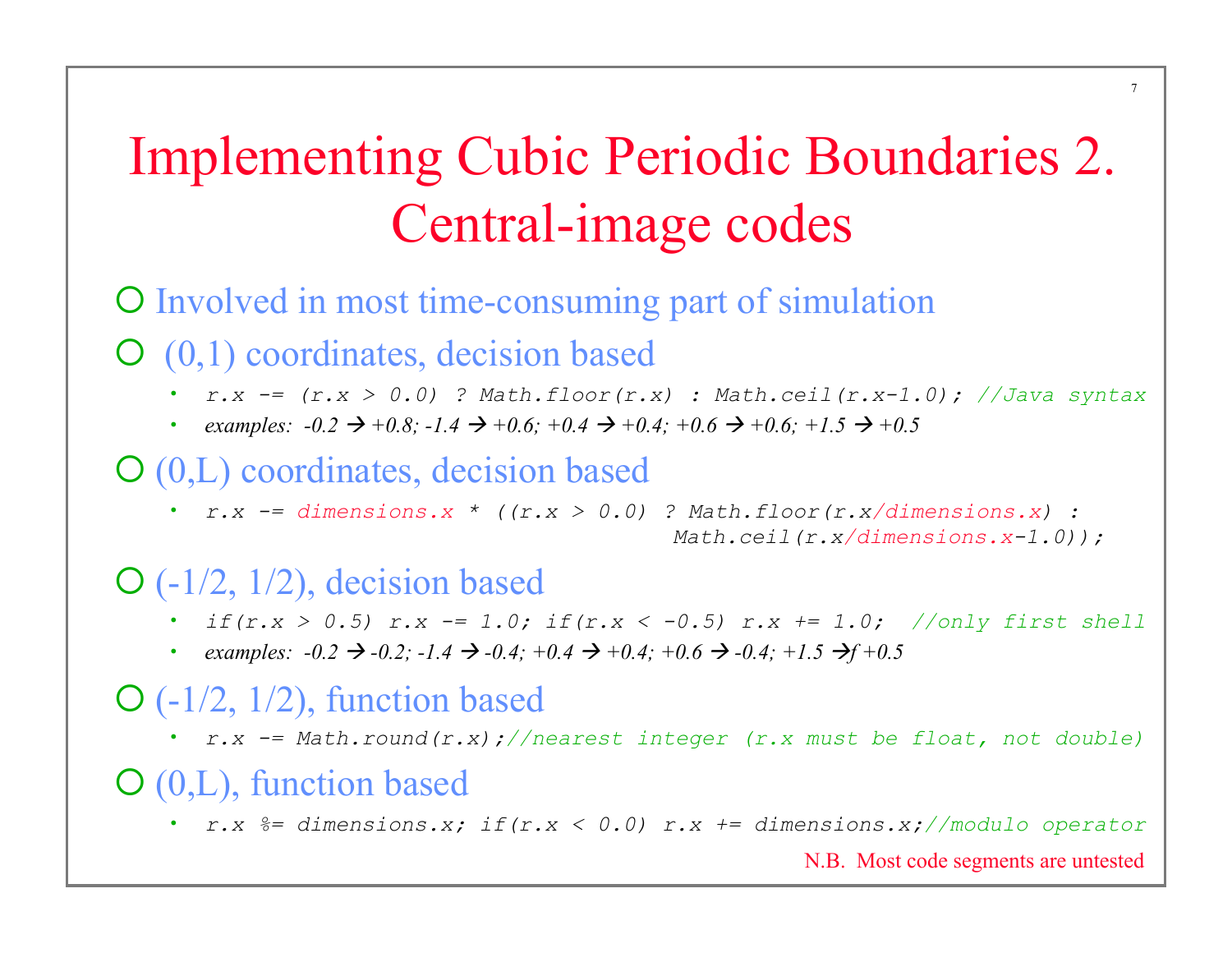# Implementing Cubic Periodic Boundaries 3. Nearest-image codes

 $\overline{O}$  Simply apply (-1/2,1/2) central-image code to raw difference!

- *dr.x = r1.x r2.x; //unit box length*
- *if(dr.x > 0.5)*  $dr.x = 1.0$ ;
- *if(dr.x < -0.5) dr.x += 1.0;*
- *dr.x \*= dimensions.x;*



8

O Or…

- *dr.x = r1.x r2.x; //true box length*
- *dr.x -= dimensions.x \* Math.round(dr.x/dimensions.x);*

O Take care not to lose correct sign, if doing force calculation O Nearest image for non-cubic boundary not always given simply in terms of a central-image algorithm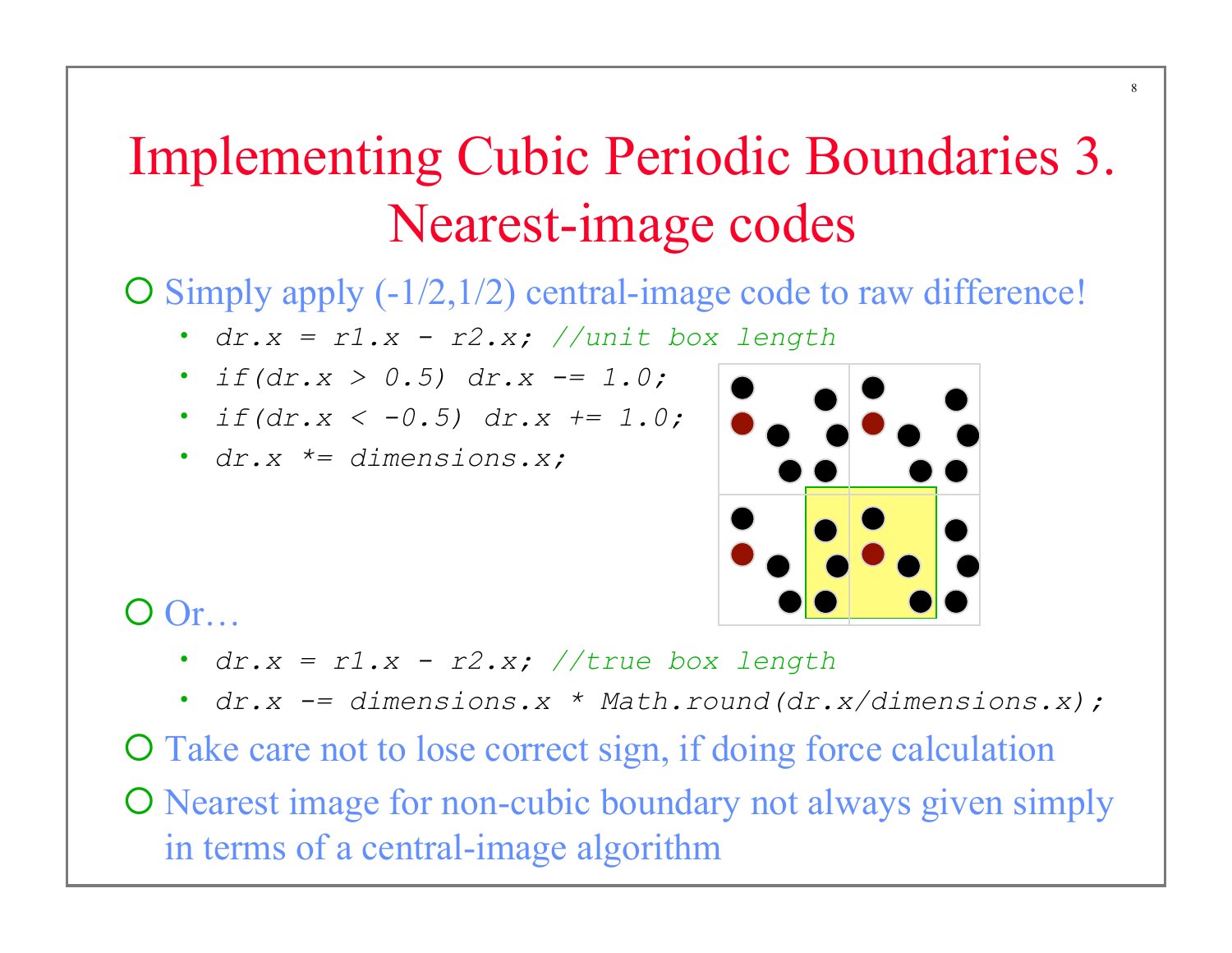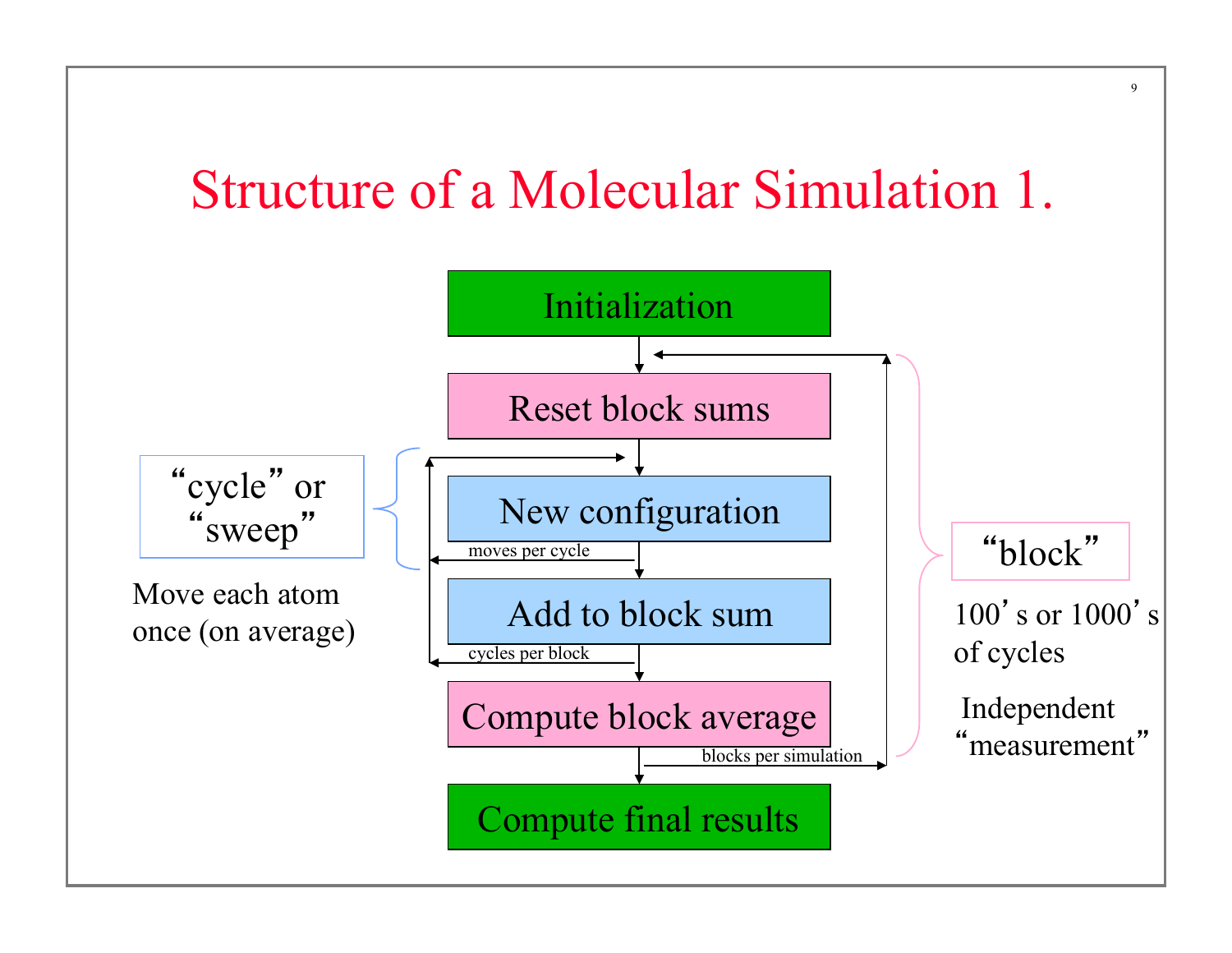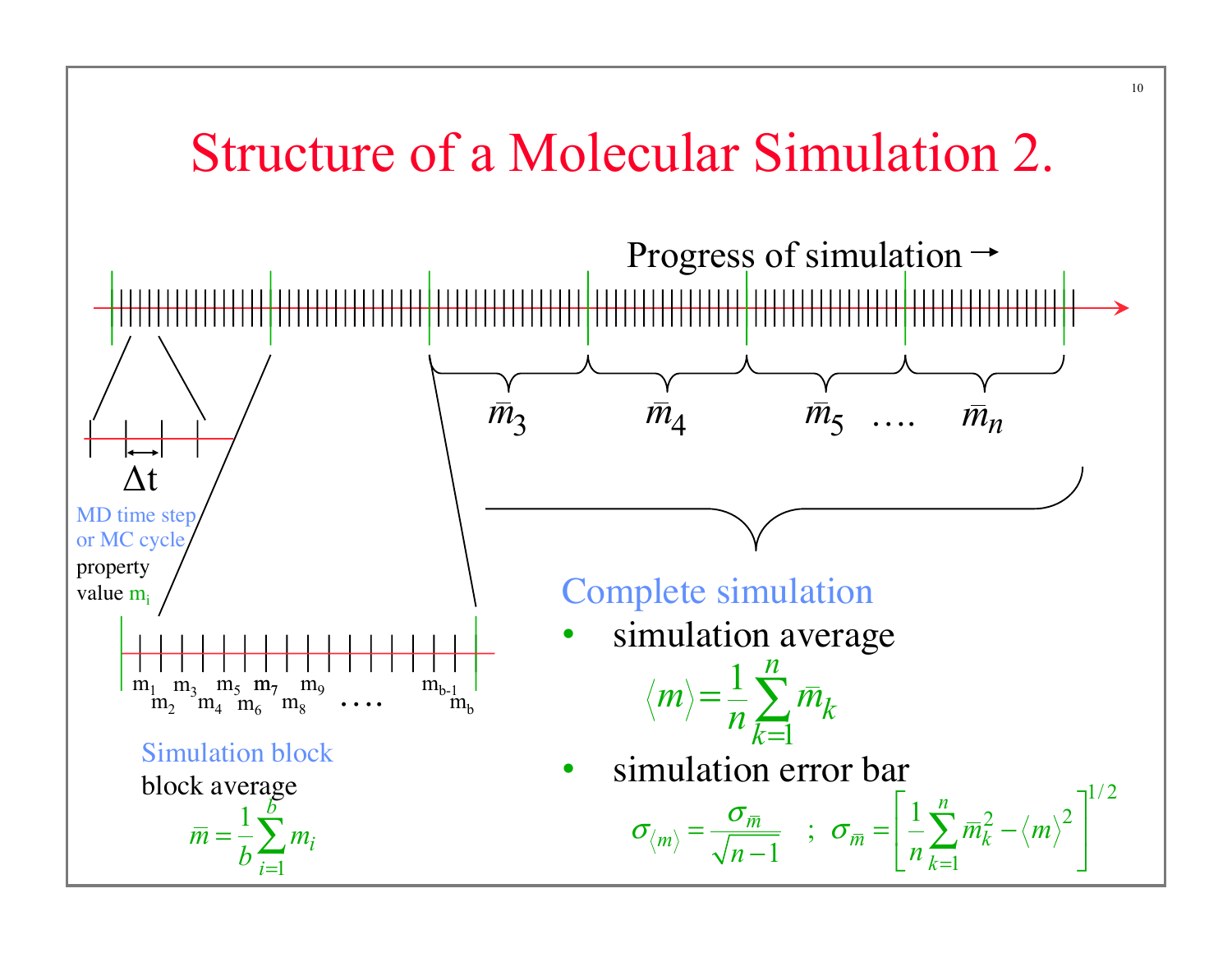# Confidence Limits on Simulation Averages 1.

- $\overline{O}$  Given a set of measurements  $\{m_i\}$ , for some property M {0.01, 0.1, 0.9, 0.06, 0.5, 0.3, 0.02}
- O There exists a distribution of values from which these measurements were sampled p(M)
- ¡ We do not know, *a priori*, any details of this distribution
- $\bullet$  We wish to use our measurements  $\{m_i\}$  to estimate the mean of the true distribution
- ¡ Not surprisingly, the best estimate of the mean of the true distribution is given by the mean of the sample  $\overline{M} \approx \frac{1}{n} \sum m_i \equiv \langle m \rangle = (0.01 + 0.1 + 0.9 + 0.06 + 0.5 + 0.3 + 0.02)/7 = 0.27$
- O We need to quantify our confidence in the value of this estimate for the mean
- O We must do this using only the sample data

 $\begin{array}{ccc} 0 & \vert & M \end{array}$   $\begin{array}{ccc} 1 & \end{array}$ ? •  $\bar{M} = 0.333$ 

 $\bar{M} \approx 0.27 \pm ?$ 

11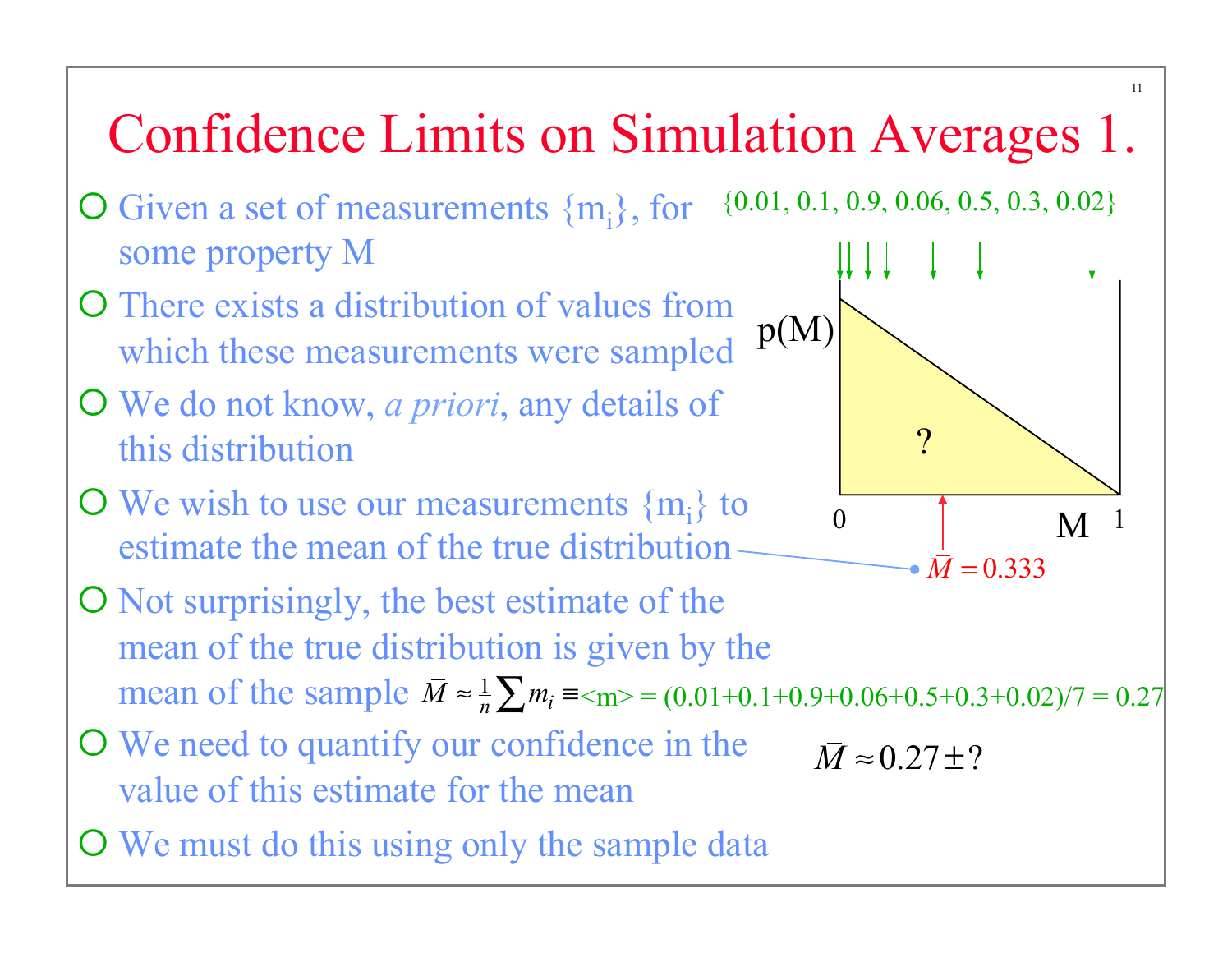#### 12 Confidence Limits on Simulation Averages 2. ¡ Imagine repeating this experiment many (infinity) times, each time taking a sample of size *n*.  $\bigcirc$  If we say "68% of all the sample means  $\leq m$  lie within [some value] of the true mean."... O ...then [some value] serves as a confidence limit O According to the Central Limit Theorem, the distribution of observations of the sample mean  $\leq m$  will follow a gaussian, with • *mean*  $\langle m \rangle = \overline{M}$ • *variance*  $\sigma_{\langle m \rangle}^2 = \frac{1}{n} \sigma_M^2$  $p(\leq m)$  $\leq m$  $\langle m \rangle$  = 0.333

 $\overline{O}$  Our confidence limit is then  $\sigma_{m}$ 

O We can only estimate this using the sample variance

$$
\sigma_{\langle m \rangle} = \frac{1}{\sqrt{n}} \sigma_M \approx \frac{1}{\sqrt{n}} \left[ \frac{1}{n} \sum m_i^2 - \left( \frac{1}{n} \sum m_i \right)^2 \right]^{1/2} = 0.12 \qquad \qquad \frac{1}{\sqrt{n}}
$$

 $\frac{1}{7}\sigma_M = 0.09$ (true value)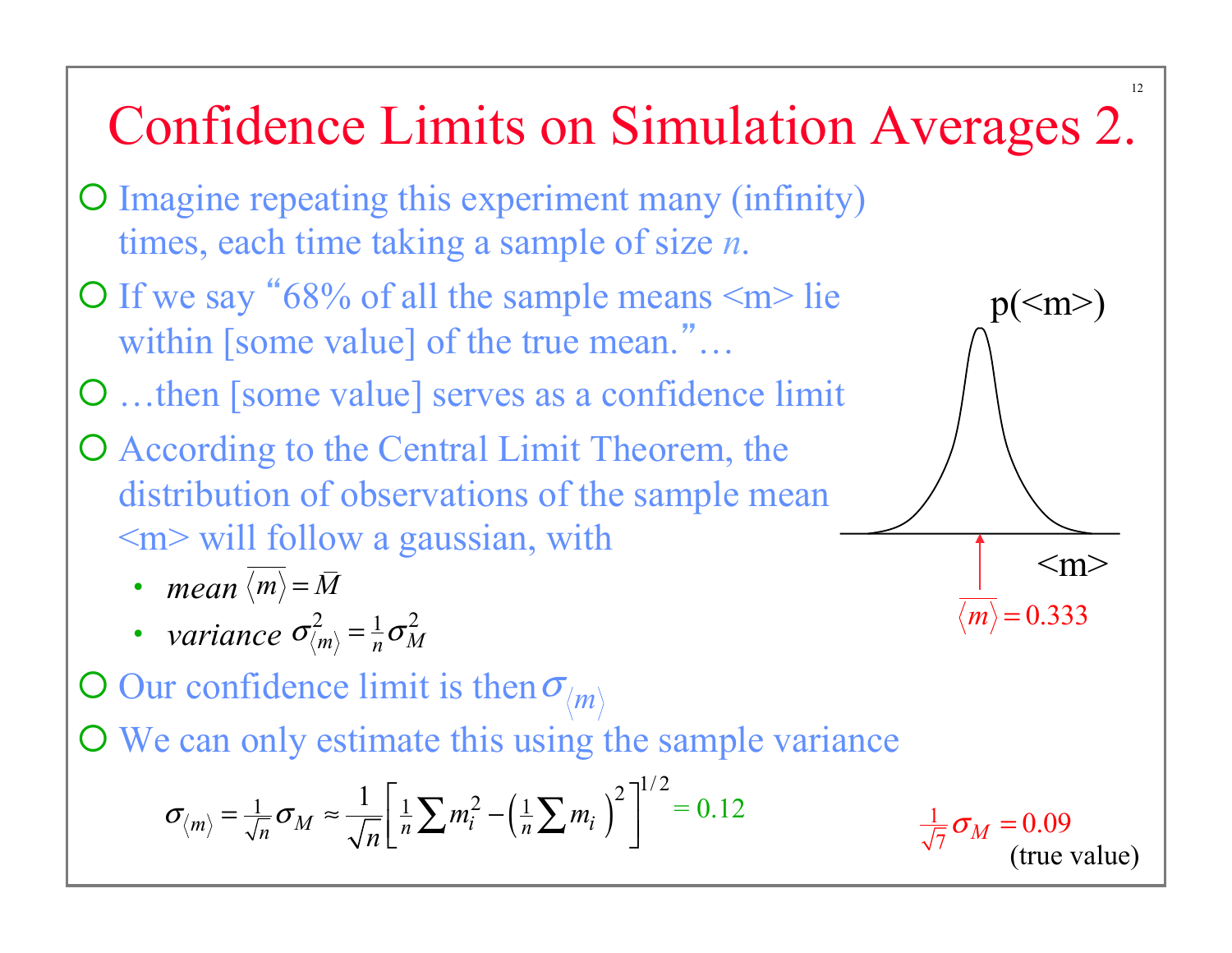# Confidence Limits on Simulation Averages 3.

13

- ¡ Expression for confidence limit (error bar) assumes independent samples
	- *successive configurations in a simulation are (usually) not independent*
	- *block averages are independent for* "*sufficiently large*" *blocks*
- $\overline{O}$  Often 2σ is used for error bar (95% confidence interval)
	- *when reporting error bars it is good practice to state definition*
- O Confidence limits quantify only statistical errors. Sometimes other sources of error are more significant
	- *systematic errors*  poor sampling (non-ergodic) finite-size effects insufficient equilibration
	- *programming errors*
	- *conceptual errors*
	- *limitations of the molecular model*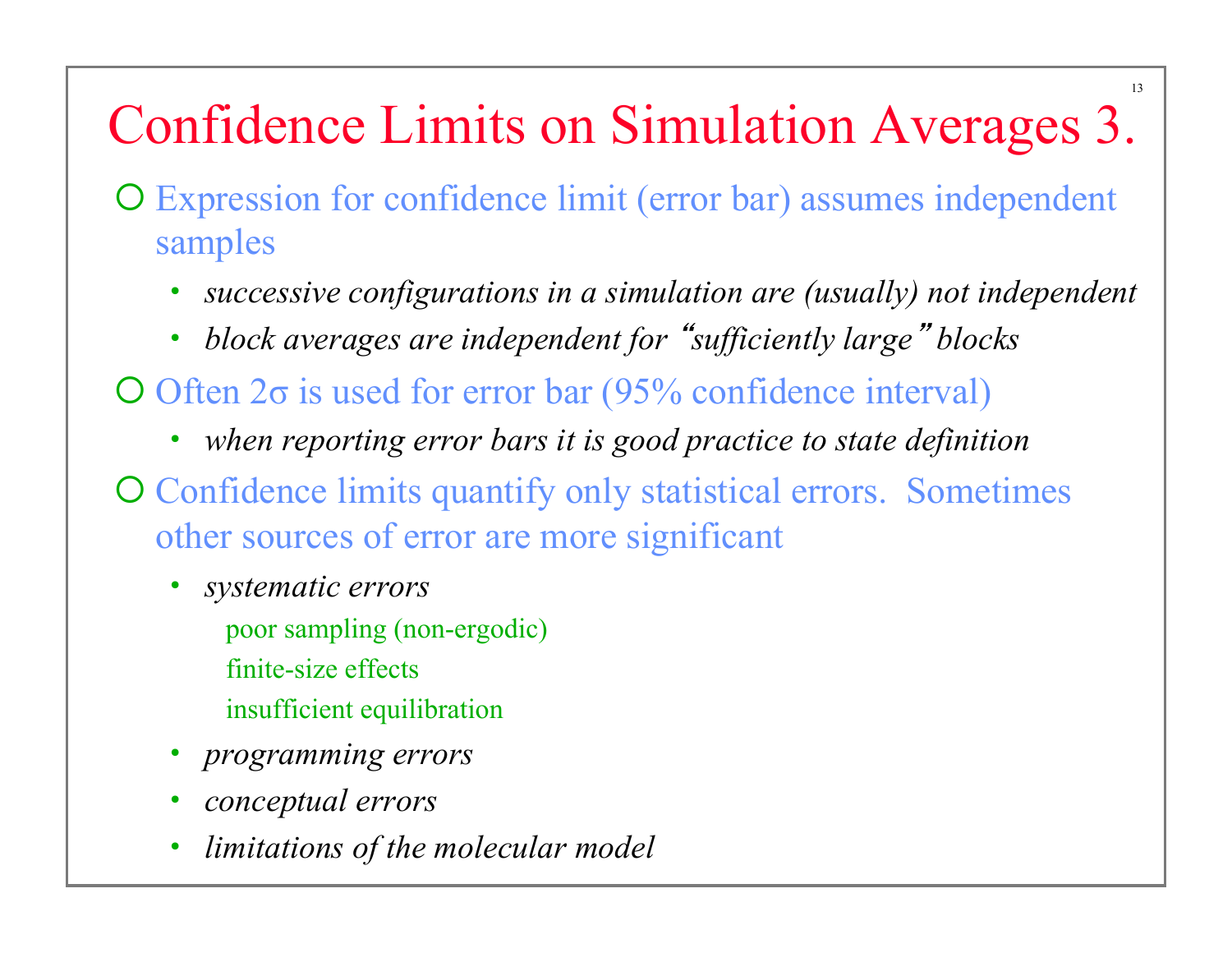## Simulation Initialization

- O Need to establish initial values for atom positions and momenta before simulation can begin
- **O** Two options
	- *use values from end of another simulation*
	- *generate configuration from scratch*
- O Often an equilibration period is warranted
	- *lets system* "*forget*" *artificial initial configuration*
	- *length of period depends on relaxation time of system*  5000 cycles typical

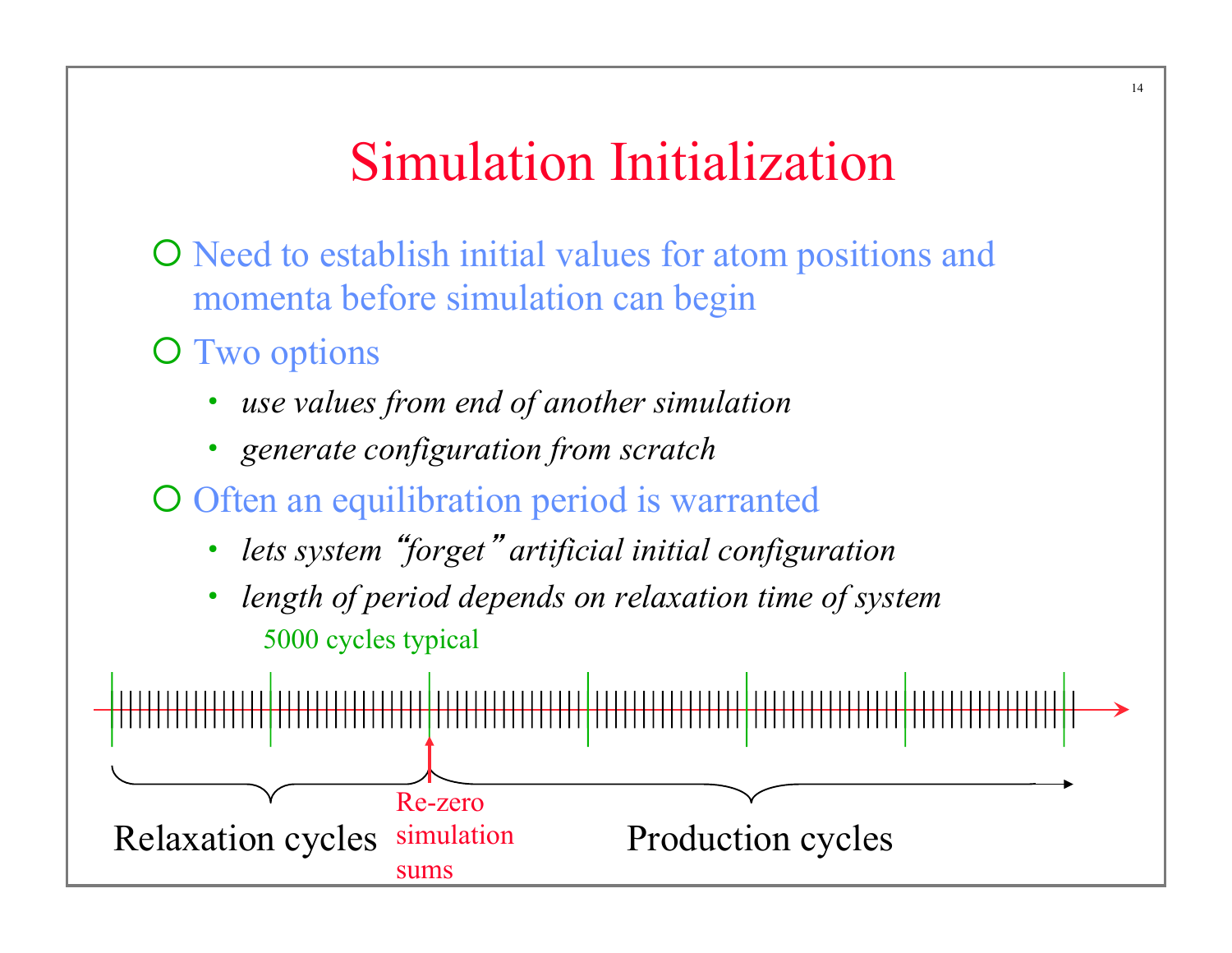## Generating an Initial Configuration

#### **O** Placement on a lattice is a common choice

• gives rise to "magic" numbers frequently seen in simu 2D; N =  $2n^2$  (8, 18, 32, 50, 72, 98, 128, ...) 3D, face-center cubic (fcc);

 $N = 4n<sup>3</sup>$  (32, 128, 256, 500, 864, 1372, 2048,...)

### O Other options involve "simulation"

- *place at random, then move to remove overlaps*
- *randomize at low density, then compress*
- *other techniques invented as needed*
- O Orientations done similarly
	- lattice or random, if possible

PBC image atoms

incompatible with cubic PBC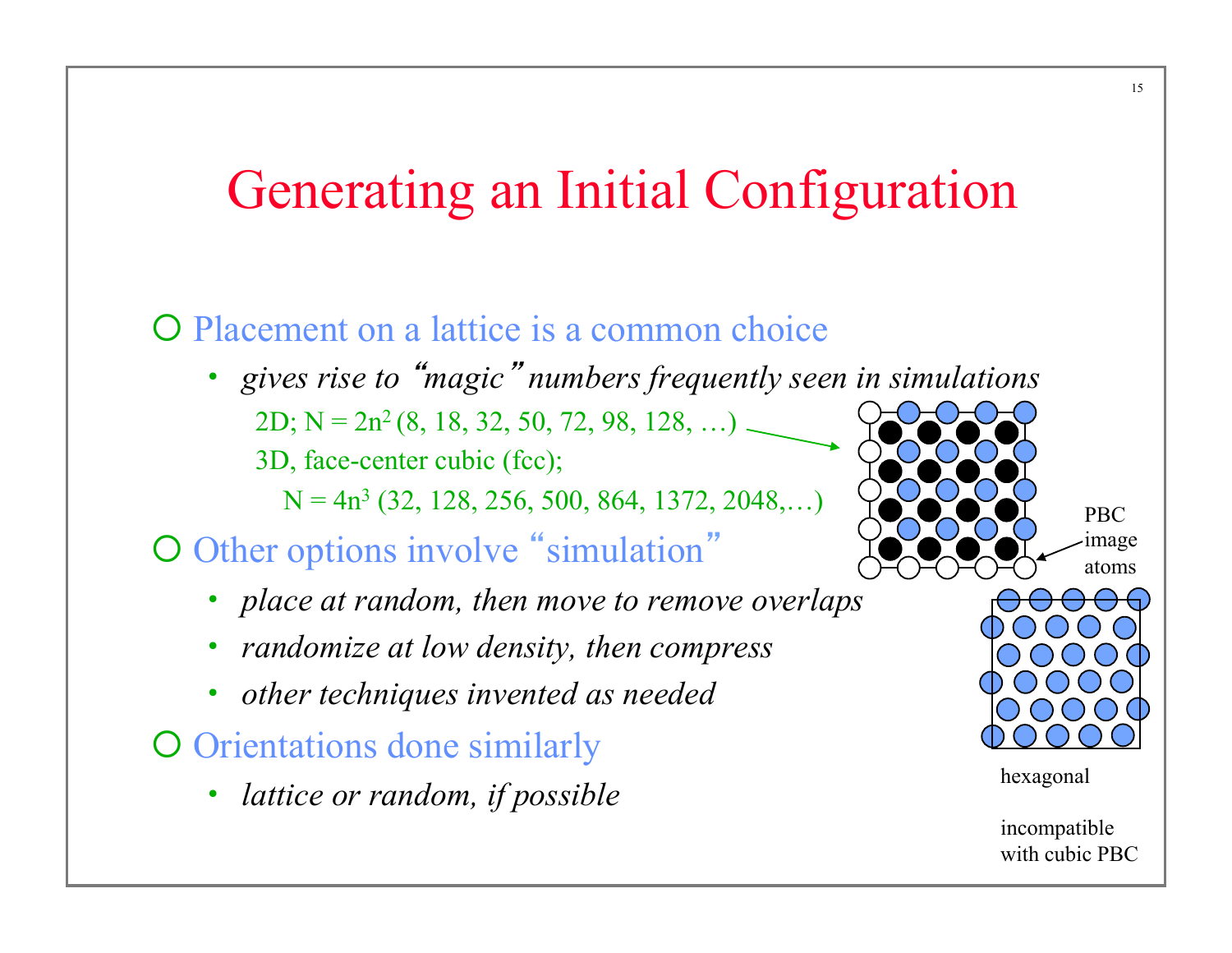## Initial Velocities

### **O** Random direction

- *randomize each component independently*
- *randomize direction by choosing point on spherical surface*

O Magnitude consistent with desired temperature. Choices:

- *Maxwell-Boltzmann:*  $prob(v_x) \propto exp\left(-\frac{1}{2}mv_x^2/kT\right)$
- Uniform over  $(-1/2, +1/2)$ , then scale so that  $\frac{1}{N}\sum v_{i,x}^2 = kT/m$
- *Constant at*  $v_x = \pm \sqrt{kT/m}$
- *Same for y, z components*

O Be sure to shift so center-of-mass momentum is zero

$$
P_x \equiv \frac{1}{N} \sum_i p_{i,x}
$$

$$
p_{i,x} \rightarrow p_{i,x} - P_x
$$

¡ Unnecessary for Monte Carlo simulations (of course)